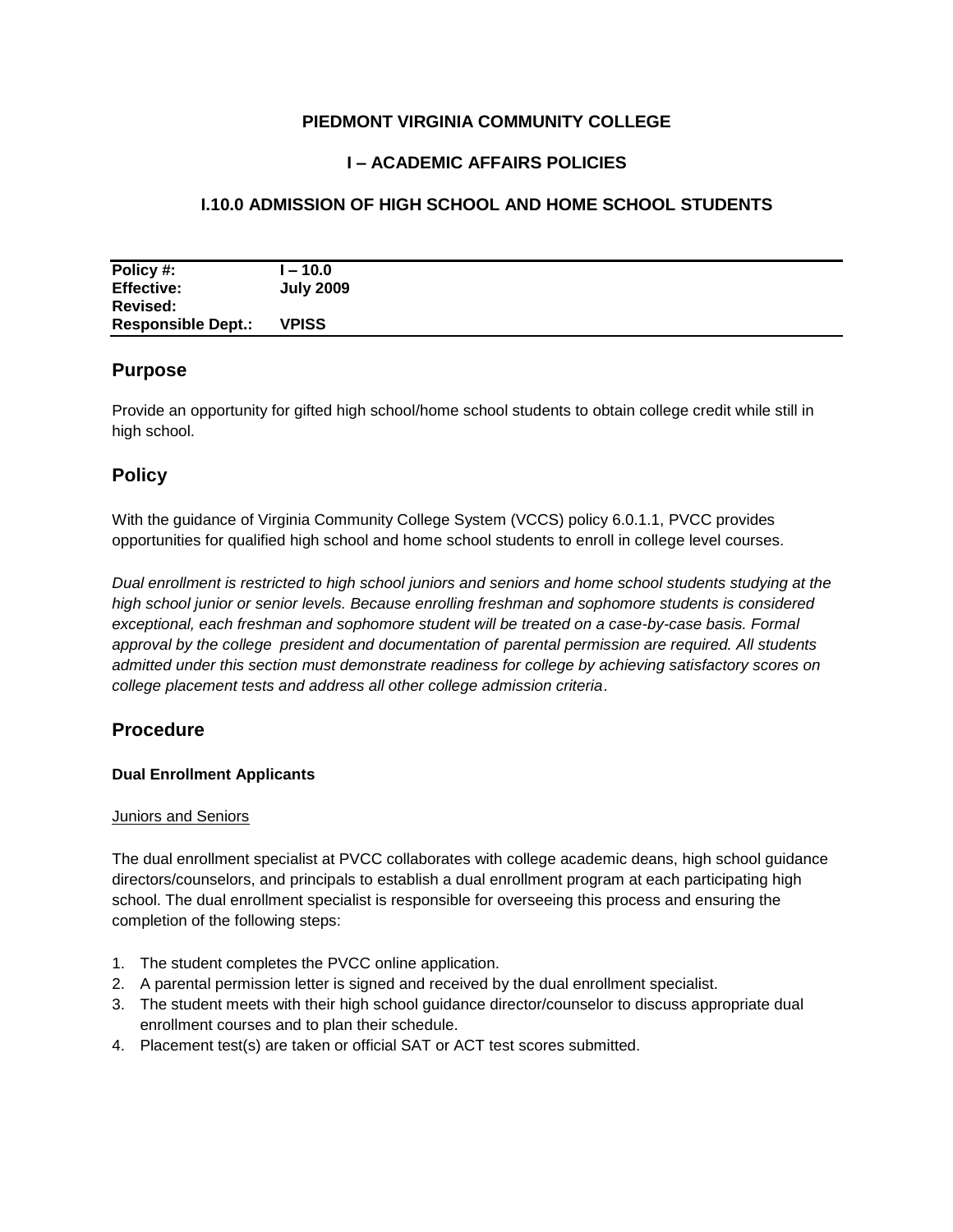- 5. The high school guidance director submits a list of all students eligible for enrollment in each dual enrollment class to the dual enrollment specialist no later than July 14 for fall courses and January 15 for spring classes.
- **6.** The dual enrollment specialist enrolls the student in recommended classes.

### Freshmen and Sophomores

- 1. The student completes the PVCC online application.
- 2. A parental permission letter is signed and received by the dual enrollment specialist.
- 3. Placement test(s) are taken or official SAT or ACT test scores submitted.
- 4. The student meets with high school guidance director/counselor to discuss appropriate dual enrollment courses and to plan their schedule.
- 5. The "High School Dual Enrollment/Credit Student Permission/Exception to Enroll Form" is signed by the principal stating that in the guidance director/counselor's professional judgment the student is academically prepared and sufficiently emotionally mature to successfully complete a college level class.
- 6. Documentation with recommendation for/against admission from the dual enrollment specialist is forwarded to the college president for approval.
- 7. If approved, the dual enrollment specialist enrolls the student in recommended classes.

*Students below 9th grade are not permitted to enroll in dual enrollment classes.*

### **Dual Credit Applicants**

#### Juniors and Seniors

Dual credit courses are designed for high school juniors and seniors who wish to take PVCC courses on campus during the day or evening hours. The following steps are required:

- 1. The student completes the PVCC online application.
- 2. The "High School Permission Form" is signed by the principal/guidance director/counselor, parent and student and is received by the dual enrollment specialist.
- 3. Placement test(s) are taken or official SAT or ACT test scores submitted.
- 4. The student is interviewed by the PVCC dual enrollment specialist.
- 5. "The Mature Content Waiver" is signed by the student and parent.
- 6. If approved, the dual enrollment specialist enrolls the student in recommended classes.
- 7. Students wishing to enroll full-time must provide an official high school transcript.

#### Freshmen and Sophomores

Freshman and sophomore high school students can qualify for dual credit courses as an exception on a case by case basis. The following steps are required:

- 1. The student completes the PVCC online application.
- 2. The "High School Permission Form" is signed by the principal/guidance director/counselor, parent and student and is received by the dual enrollment specialist.
- 3. Placement test(s) are taken or official SAT or ACT test scores submitted.
- 4. The "High School Dual Enrollment/Credit Student Permission/Exception to Enroll Form" is signed by the principal stating that in the guidance director/counselor's professional judgment the student is academically prepared and sufficiently emotionally mature to successfully complete a college level class.
- 5. The student is interviewed by the PVCC dual enrollment specialist.